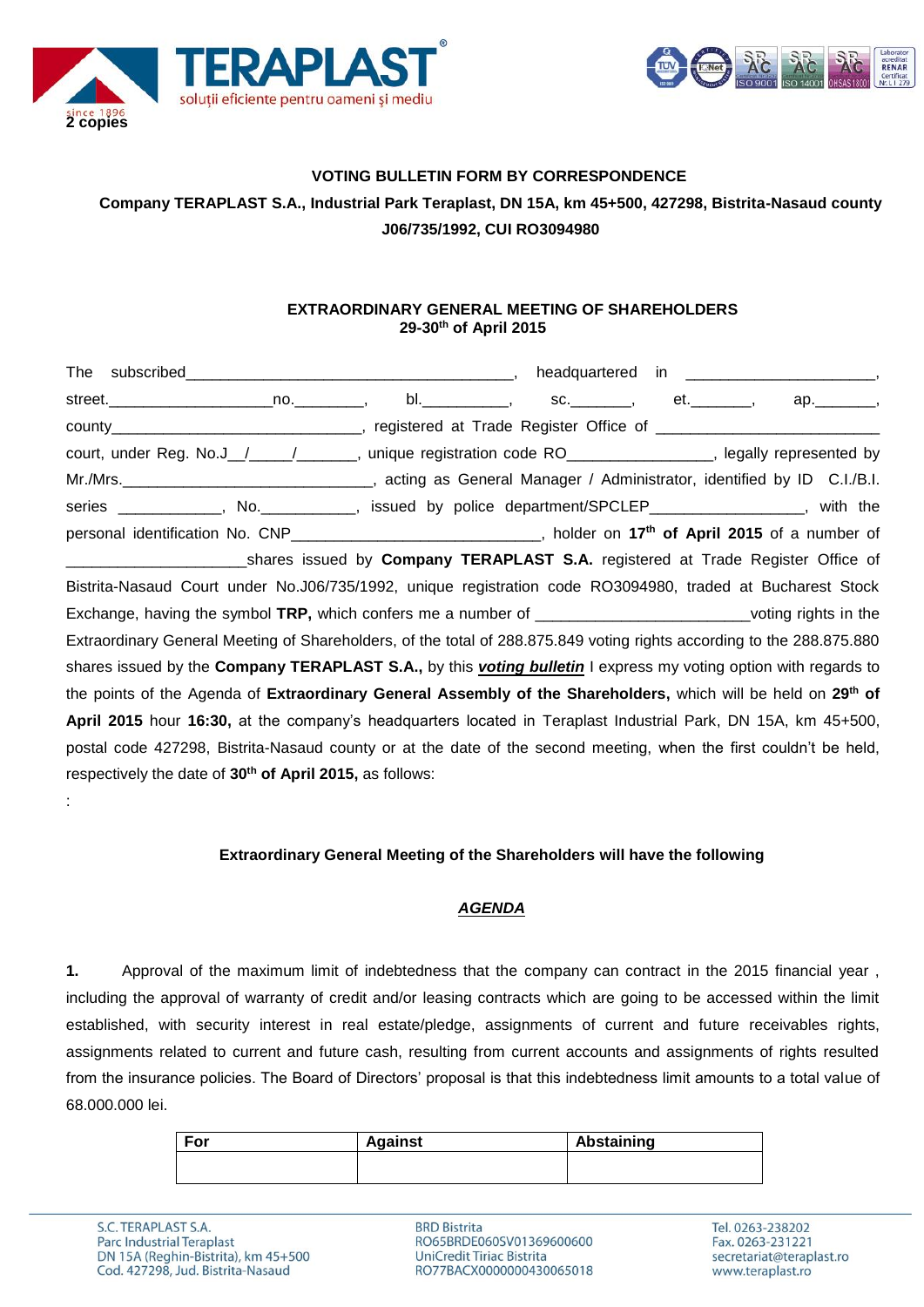



2. Mandating the Board of Directors that, up to the maximum limit of indebtedness approved, it should accomplish, in the name of and for the Company, all the actions and steps necessary or useful in order to fulfill those approved at point 1 from the present decision. In this regard, the Board of Directors shall issue decisions on: accessing some bank credits, concluding some credit/leasing contracts, extending the bank credit/leasing contracts accessed, establishing the warranty structure for the credit/ leasing contracts accessed/extended, restructure/reschedule of the credits granted, change of structure of the warranties of the existing credits in balance, empowering the persons who will sign in the name of and for the Company TERAPLAST S.A. the credit contracts/ leasing contracts /warranty contracts /additional acts to the credit/leasing contracts, as well as any other documents or instruments which are accessory, related to or to which reference is made in the credit/leasing contracts, warranty contracts or any other documents as well as to sign any other application forms, requests which might be necessary or useful regarding these bank transactions.

| <b>Against</b> | Abstaining |
|----------------|------------|
|                |            |
|                |            |

3. Appointing the registration date when shareholders affected by the decisions adopted by the Extraordinary General Assembly of the Shareholders shall be identified. The date proposed by the Board of Directors is 20th May 2015.

| For | <b>Against</b> | Abstaining |
|-----|----------------|------------|
|     |                |            |
|     |                |            |

4. Approval of the date of 19<sup>th</sup> May 2015 as **"ex date**", respectively the date previous to the registration date when the financial instruments, object of the decision of the corporate bodies, are transacted without the rights resulting from such decision, pursuant to art. 2 letter f) of Regulation no. 6/2009 regarding the exercise of certain rights of the shareholders within the general assemblies of the trading companies, amended and completed by Regulation no. 13/2014 regarding the amendment and completion of certain regulations issued by the Security National Board (herein referred to as **Regulation CNVM no. 6/2009**).

| For | <b>Against</b> | <b>Abstaining</b> |
|-----|----------------|-------------------|
|     |                |                   |
|     |                |                   |

5. Mandating the Chairman of the Board of Directors, Mr. Dorel Goia, to sign for and on behalf of all shareholders present at the assembly, the Decision of the Extraordinary General Assembly of the Shareholders.

| For | <b>Against</b> | Abstaining |
|-----|----------------|------------|
|     |                |            |
|     |                |            |

**BRD Bistrita** RO65BRDE060SV01369600600 UniCredit Tiriac Bistrita RO77BACX0000000430065018